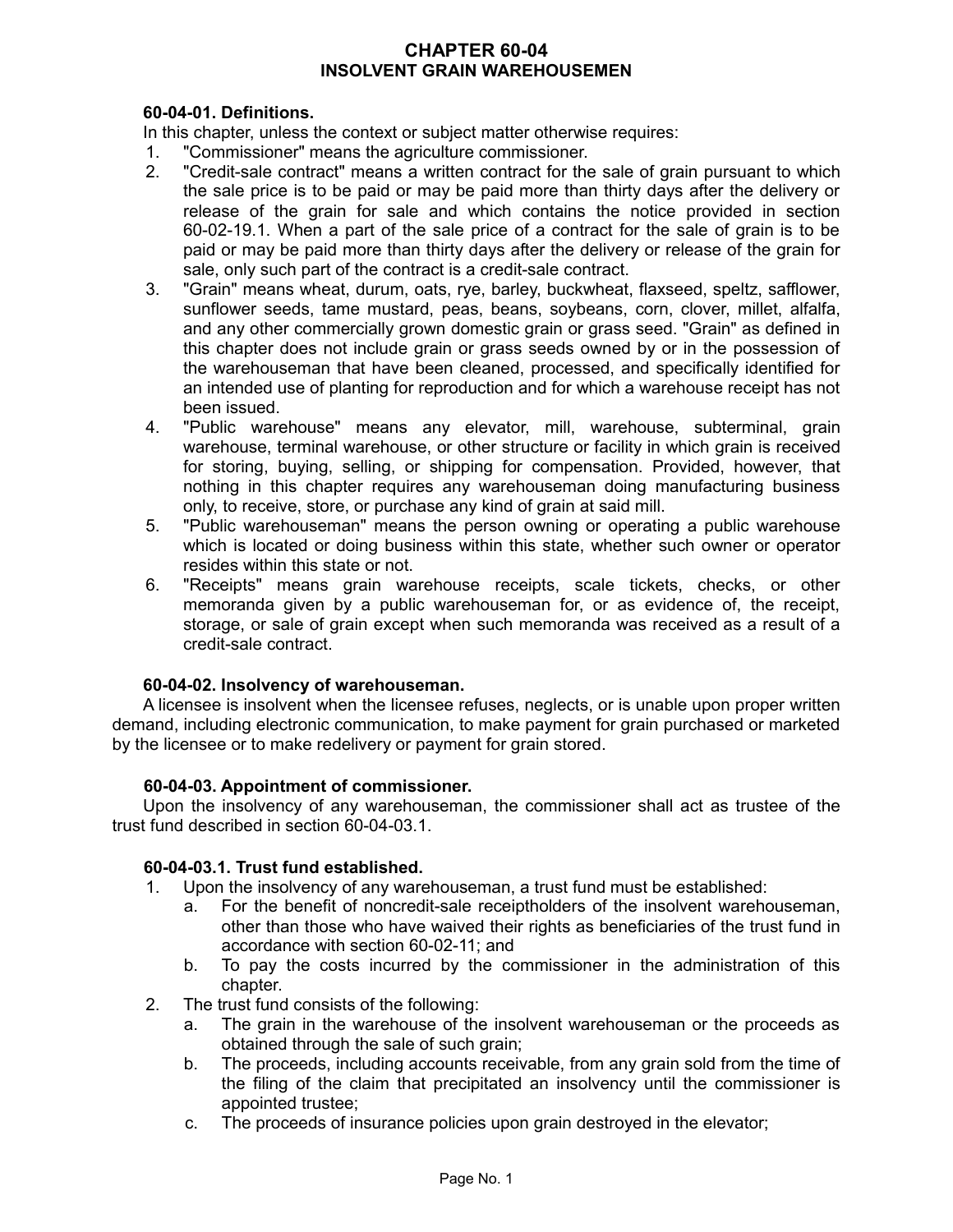- d. The claims for relief, and proceeds from the claims for relief, for damages upon any bond given by the warehouseman to ensure faithful performance of the duties of a warehouseman;
- e. The claims for relief, and proceeds from the claims for relief, for the conversion of any grain stored in the warehouse;
- f. Unencumbered accounts receivable for grain sold before the filing of the claim that precipitated an insolvency;
- g. Unencumbered equity in grain hedging accounts; and
- h. Unencumbered grain product assets.

## **60-04-03.2. Possession of grain.**

Upon the commissioner's appointment by the district court, the commissioner shall seek possession of the grain to be included in the trust fund. Upon the commissioner's possession of any grain in the warehouse, the commissioner shall sell such grain and apply the proceeds to the trust fund.

## **60-04-03.3. Joinder of surety - Deposit of proceeds.**

The surety on the warehouseman's bond must be joined as a party to the insolvency proceeding upon a motion by the commissioner if the commissioner believes proceeds from the warehouseman's bond may be needed to redeem outstanding receipts issued by the warehouseman. If it appears in the best interests of the receiptholders, the court may order the surety to deposit the penal sum of the bond, or so much of the sum as may be deemed necessary, into the trustee's trust account pending a final determination of the surety's liability under the bond.

## **60-04-04. Notice to receiptholders and credit-sale contract claimants.**

Upon the commissioner's appointment by the district court, the commissioner may take possession of relevant books and records of the warehouseman. The commissioner shall cause a notice of the commissioner's appointment to be published once each week for two consecutive weeks in a newspaper in the county in which the warehouse is located and may notify by ordinary mail the holders of record of outstanding receipts and those who are potential credit-sale contract claimants, as shown by the warehouseman's records. The notices must require outstanding receiptholders and credit-sale contract claimants to file their claims against the warehouseman with the commissioner along with the receipts, contracts, or any other evidence of the claims as required by the commissioner. If an outstanding receiptholder or credit-sale contract claimant fails to submit a claim within forty-five days after the last publication of the notice or a longer time as prescribed by the commissioner, the commissioner is relieved of further duty or action under this chapter on behalf of the receiptholder or credit-sale contract claimant and the receiptholder or credit-sale contract claimant may be barred from payment for any amount due. Outstanding receiptholders and credit-sale contract claimants are not parties to the insolvency action unless admitted by the court upon a motion for intervention.

#### **60-04-05. Remedy of receiptholders.**

A receiptholder does not have a separate claim for relief upon the warehouseman's bond, nor for insurance, nor against any person converting grain, nor against any other receiptholder, except through the trustee, unless, upon demand of five or more receiptholders, the commissioner fails or refuses to apply for the commissioner's own appointment from the district court or unless the district court denies the application for appointment. This chapter does not prohibit or prevent any receiptholder, either individually or in conjunction with other receiptholders, from pursuing concurrently such other remedy against the person or property of the warehouseman, for the whole, or any deficiency occurring in the redemption, of the receipts.